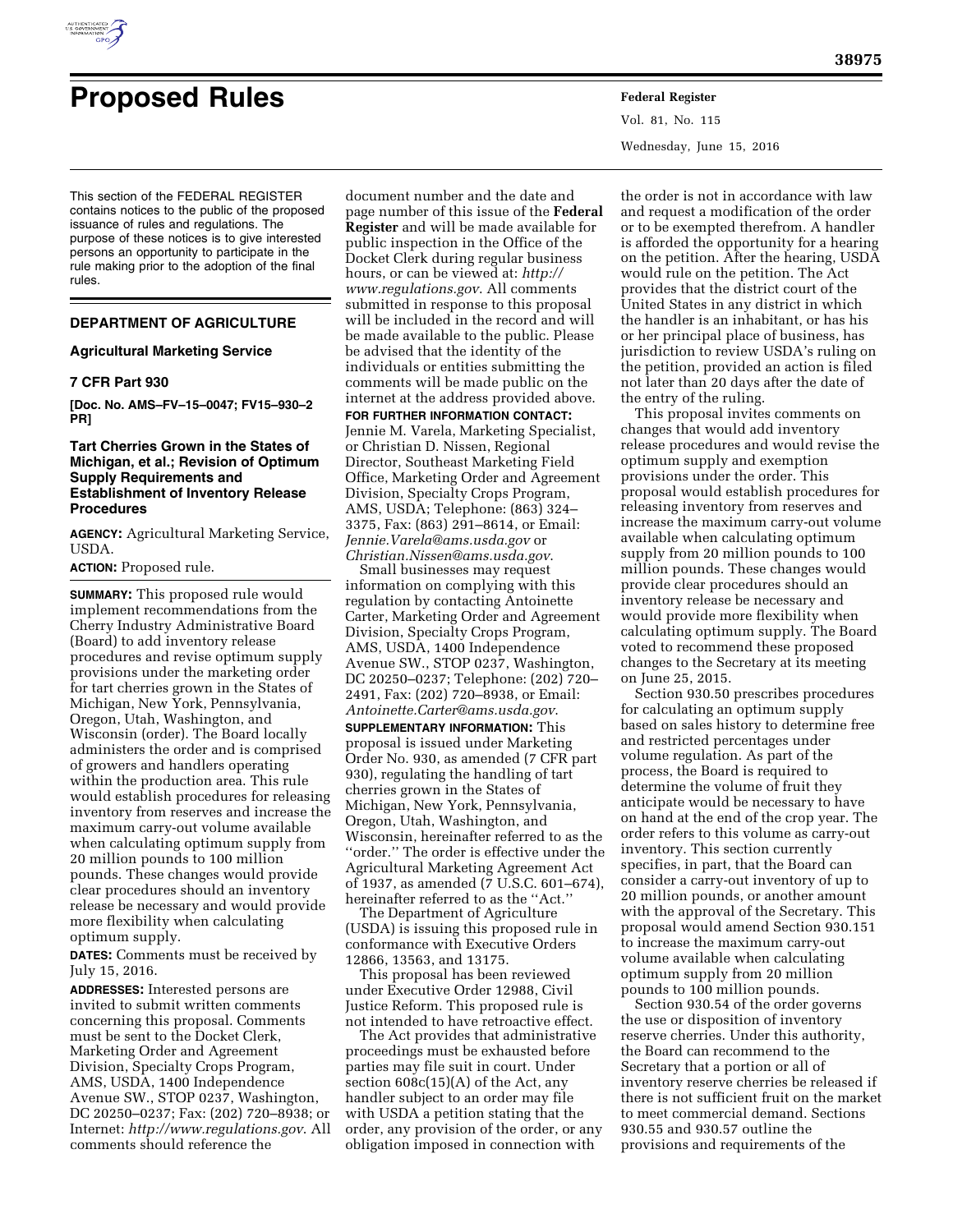primary and secondary reserves, respectively. Further, no cherries in the secondary reserve may be released until all cherries in the primary reserve have been released. This proposal would create Section 930.154 to establish procedures for releasing inventory from reserves.

When volume regulation is in place, the restricted portion of the crop is either held in reserve by handlers or can be sold for exempt uses as authorized in the rules and regulations of the order. Reserves can be held over multiple crop years and are released when there is a shortfall in supply. While the Board maintains record of the volume in reserve, handlers maintain ownership of the reserve fruit.

All inventory reserves were released to meet demand following a crop disaster in 2012. The following year, the industry was still recovering and the Board did not recommend a volume regulation. When the Board recommended a volume regulation for the 2014–15 season to the Secretary, and cherries were again being added to the reserve, the Board established a committee to review the procedures for releasing restricted inventory from reserves. The committee recommended to the Board that the procedures as previously developed by the Board be maintained, and that any releases should first come from inventory currently in the primary reserve and then from any cherries designated for reserve from the current season if necessary.

Under these procedures, once the additional volume needed for release is established, the release should be apportioned among handlers based on each handler's prior three-year average of volume handled as a percentage of the industry's three-year average. For example, if a handler handled five percent of the previous three years' production, and the Board recommended a release of 20 million pounds, that handler would potentially be authorized to release one million pounds of established reserves  $(.05 \times 20)$ million). If a handler receives a release larger than what they have in the primary reserve, the excess amount would be reapportioned to those handlers with remaining primary reserve. If the handler in the scenario above had only 750,000 pounds in the primary reserve, the remaining 250,000 pounds would be reallocated to those handlers who still had inventory in the primary reserve.

The committee that reviewed the procedures for releasing restricted inventory from the reserves recognized that inventory reserves can be

accumulated over a period of years. Therefore, the committee agreed releases should be based on the average amount handled during the three previous crop years, rather than using a year-to-year basis. The existing release procedures were crafted by the Board through a series of actions in past years and meetings. However, the procedures were not codified in the rules and regulations under the order. This proposal would add the inventory release procedures to the regulations.

This recommendation was also thought to be the most equitable way to conduct releases. One Board member believed the releases should come from the current year's reserves prior to releasing from existing reserves, and did not support the recommendation. However, the Board recognized that during the crop year, complete information on reserves and shipment data would not be available. Thus, the Board recommended codifying inventory release procedures as recommended by the committee. The Board supported the recommendation by a vote of 17–1. This proposal would add a new Section 930.154 to the regulations to establish procedures for releasing inventory from reserves.

In addition to reviewing inventory release procedures, the Board discussed changes to some of its practices regarding calculation of optimum supply. Optimum supply is defined as the average free sales of the prior three years plus desirable carry-out inventory. Desirable carry-out is the amount of fruit needed by the industry to be carried into the succeeding crop year to meet marketing demand until the new crop is available. Desirable carry-out is set each year by the Board after considering market circumstances and needs. Section 930.50(a) currently specifies that desirable carry-out can range from 0 to a maximum of 20 million pounds, but also authorizes the Board to establish an alternative carryout figure with the approval of the Secretary.

Since the promulgation of the order, the industry has seen new products and new segments emerge, such as dried tart cherries. As a result, at the end of a season there are multiple product lines that need to be supplied with tart cherries before the next harvest, which has impacted desirable carry-out. Desirable carry-out is the amount of fruit needed by the industry to be carried into the succeeding crop year to meet marketing demand until the new crop is available.

In 2014, the Board used its authority to recommend to the Secretary a carryout volume above the order-prescribed

20 million pound maximum for the 2014–2015 crop year. At that time, the Board estimated it was necessary to have 50 million pounds available at the end of the crop year to fulfill the needs of the industry. In discussing volume regulation for the 2015–2016 crop year, the Board agreed an increased carry-out was again necessary and recommended to the Secretary a 55 million pound carry-out when calculating the optimum supply.

In order to facilitate future carry-out needs without engaging with annual rulemaking, the Board recommended permanently increasing the maximum carry-out to 100 million pounds. Some members considered the 100 million pound upper limit to be too high, and voted against the recommendation. However, this proposed change would only increase the available range for the carry-out value from 0 to 20 million pounds to 0 to 100 million. This proposed amendment would provide the Board with additional flexibility when considering the carry-out, but in itself does not establish a carry-out amount. The Board would still have to discuss and recommend a desirable carry-out value that represents current industry needs each crop year. Consequently, the Board supported the recommendation by a vote of 12–5. This proposal would amend Section 930.151 of the regulations to increase the maximum carry-out volume possible when calculating optimum supply from 20 million pounds to 100 million pounds.

The Board made several other recommendations for changes to the rules and regulations under the order at its June 25, 2015 meeting. These changes are being considered under a separate action.

#### **Initial Regulatory Flexibility Analysis**

Pursuant to requirements set forth in the Regulatory Flexibility Act (RFA) (5 U.S.C. 601–612), the Agricultural Marketing Service (AMS) has considered the economic impact of this action on small entities. Accordingly, AMS has prepared this initial regulatory flexibility analysis.

The purpose of the RFA is to fit regulatory actions to the scale of businesses subject to such actions in order that small businesses will not be unduly or disproportionately burdened. Marketing orders issued pursuant to the Act, and rules issued thereunder, are unique in that they are brought about through group action of essentially small entities acting on their own behalf.

There are approximately 600 producers of tart cherries in the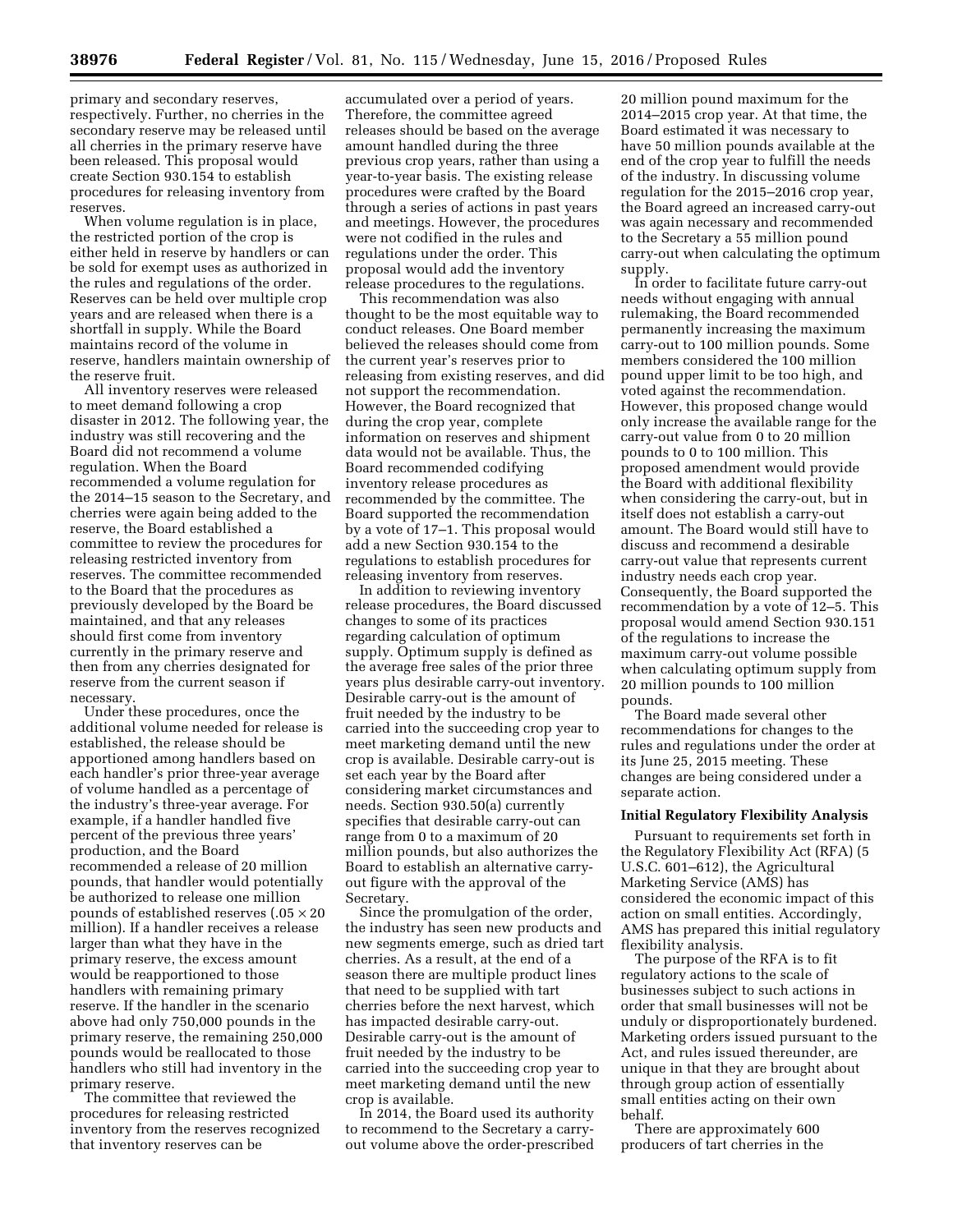regulated area and approximately 40 handlers of tart cherries who are subject to regulation under the order. Small agricultural producers are defined by the Small Business Administration (SBA) as those having annual receipts of less than \$750,000 and small agricultural service firms have been defined as those having annual receipts of less than \$7,500,000 (13 CFR 121.201).

According to the National Agricultural Statistics Service and Board data, the average annual grower price for tart cherries during the 2014– 15 crop year was \$0.35 per pound, and total utilization was around 300 million pounds. Therefore, average receipts for tart cherry producers were around \$175,800, well below the SBA threshold for small producers. In 2014, The Food Institute estimated an f.o.b. price of \$0.96 per pound for frozen tart cherries, which make up the majority of processed tart cherries. Using this data, average annual handler receipts were about \$6.9 million, which is also below the SBA threshold for small agricultural service firms. Assuming a normal distribution, the majority of producers and handlers of tart cherries may be classified as small entities.

This proposed action would create § 930.154 of the rules and regulations, establishing procedures for release of inventory reserves. This proposed rule would also revise § 930.151 to allow the Board to consider a carry-out of up to 100 million pounds when calculating optimum supply. These changes are intended to provide clear direction in the event an inventory release becomes necessary and allow the Board to be more responsive to tart cherry market demand. The authority for these actions is provided in §§ 930.50 and 930.54 of the order. The Board voted to recommend these proposed changes to the Secretary at its meeting on June 25, 2015.

It is not anticipated that this action would impose additional costs on handlers or growers, regardless of size. The proposed changes are administrative in nature and intended to align the provisions of the order with current industry practices. The addition of rules and regulations regarding inventory releases is a codification of administrative procedures the Board has had in place for many years. The expanded carry-out upper limit would allow the Board additional flexibility in meeting market needs without additional rulemaking.

The benefits of this rule are not expected to be disproportionately greater or less for small handlers or producers than for larger entities.

The Board discussed alternatives to these proposed changes to the order, including releasing reserves from the current crop year or releasing cherries in the order in which the fruit was put into reserve. A committee was established to review the reserve procedures, and it proposed using a three-year average percentage for each handler and releasing the previous crop years' reserves. The Board agreed that the committee's recommendation would be the most equitable solution. Regarding the carry-out limit, the Board considered not recommending a permanent change. However, the Board anticipates needing more than 20 million pounds of carry-out for the foreseeable future. A member suggested changing the motion to 80 million pounds, but that suggestion did not receive support. Thus, the suggested alternatives were rejected.

In accordance with the Paperwork Reduction Act of 1995 (44 U.S.C. Chapter 35), the order's information collection requirements have been previously approved by the Office of Management and Budget (OMB) and assigned OMB No. 0581–0177, (Tart Cherries Grown in the States of Michigan, New York, Pennsylvania, Oregon, Utah, Washington, and Wisconsin). No changes in those requirements as a result of this action are necessary. Should any changes become necessary, they would be submitted to OMB for approval.

Accordingly, this proposal would not impose any additional reporting or recordkeeping requirements on either small or large tart cherry handlers. As with all Federal marketing order programs, reports and forms are periodically reviewed to reduce information requirements and duplication by industry and public sector agencies.

AMS is committed to complying with the E-Government Act to promote the use of the Internet and other information technologies to provide increased opportunities for citizen access to Government information and services, and for other purposes.

USDA has not identified any relevant Federal rules that duplicate, overlap or conflict with this rule.

The Board's meeting was widely publicized throughout the tart cherry industry and all interested persons were invited to attend and participate in Board deliberations on all issues. Like all Board meetings, the June 25, 2015, meeting was a public meeting and all entities, both large and small, were able to express views on these issues. Finally, interested persons are invited to submit comments on this proposed rule,

including the regulatory and informational impacts of this action on small businesses.

A small business guide on complying with fruit, vegetable, and specialty crop marketing agreements and orders may be viewed at: *[http://www.ams.usda.gov/](http://www.ams.usda.gov/rules-regulations/moa/small-businesses) [rules-regulations/moa/small-businesses.](http://www.ams.usda.gov/rules-regulations/moa/small-businesses)*  Any questions about the compliance guide should be sent to Antoinette Carter at the previously mentioned address in the **FOR FURTHER INFORMATION CONTACT** section.

A 30-day comment period is provided to allow interested persons to respond to this proposal. A 30-day period is deemed appropriate because this action would need to be in place as soon as possible since handlers are already putting cherries into reserve from the 2015–2016 crop. The action would also need to be in place before the Board meets in June to have preliminary discussions on volume control, including determining an appropriate carry-out figure. All written comments received during the comment period will be considered before a final determination is made on this matter.

#### **List of Subjects in 7 CFR Part 930**

Marketing agreements, Reporting and recordkeeping requirements, Tart cherries.

For the reasons set forth in the preamble, 7 CFR part 930 is proposed to be amended as follows:

## **PART 930—TART CHERRIES GROWN IN THE STATES OF MICHIGAN, NEW YORK, PENNSYLVANIA, OREGON, UTAH, WASHINGTON, AND WISCONSIN**

■ 1. The authority citation for 7 CFR part 930 continues to read as follows:

**Authority:** 7 U.S.C. 601–674.

■ 2. In § 930.151:

■ a. Designate the current paragraph as paragraph (a); and

■ b. Add a new paragraph (b) to read as follows:

#### **§ 930.151 Desirable carry-out inventory.**  \* \* \* \* \*

(b) Beginning with the crop year starting July 1, 2016, for the purposes of determining an optimum supply volume, the Board may recommend a desirable carry-out inventory not to exceed 100 million pounds.

■ 3. Section 930.154 is added to read as follows:

## **§ 930.154 Release of inventory reserve cherries.**

As provided in § 930.54, the Board may recommend a release of a portion or all of the primary and/or secondary